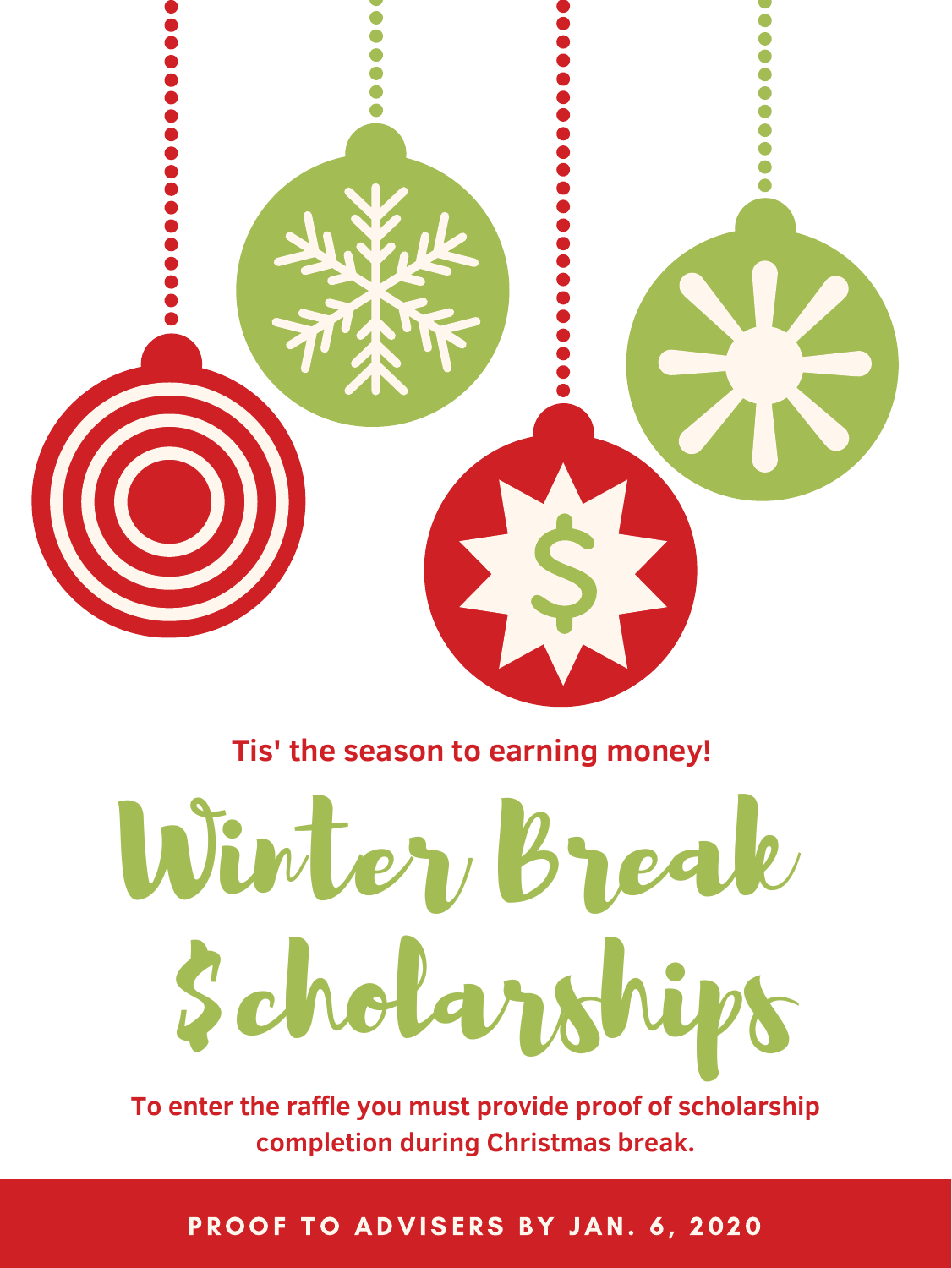- Provided are a few scholarships, of many, to apply for during break.
- Apply to any scholarships provided to be entered into a raffle  $\bullet$ to win one of two prizes.
	- Two winners will be randomly selected to win!  $\bullet$
- Deadline is the first day back from break **Monday, January**  $\bullet$ **6, by end of school day - 2:50 PM**
- Get letter of recommendations, if needed, before break

### **Other scholarships count too!**  $\bullet$

- As long as you applied during break and send me proof  $\bullet$
- **GoingMerry** is a great resource!  $\bullet$

### **Proof is needed to show that you have completed a**  $\bullet$ **scholarship:**

Sending Ms. Brown or Ms. Rife confirmation email for  $\bullet$ scholarship

Sending screenshot of your essays after you've completed  $\bullet$ and submitted the scholarship(s)

### **OR**

\* No letters of rec. or transcripts available during break? Still send proof of essay completion. \*Goal is to complete at least **one** scholarship during break

# **directions**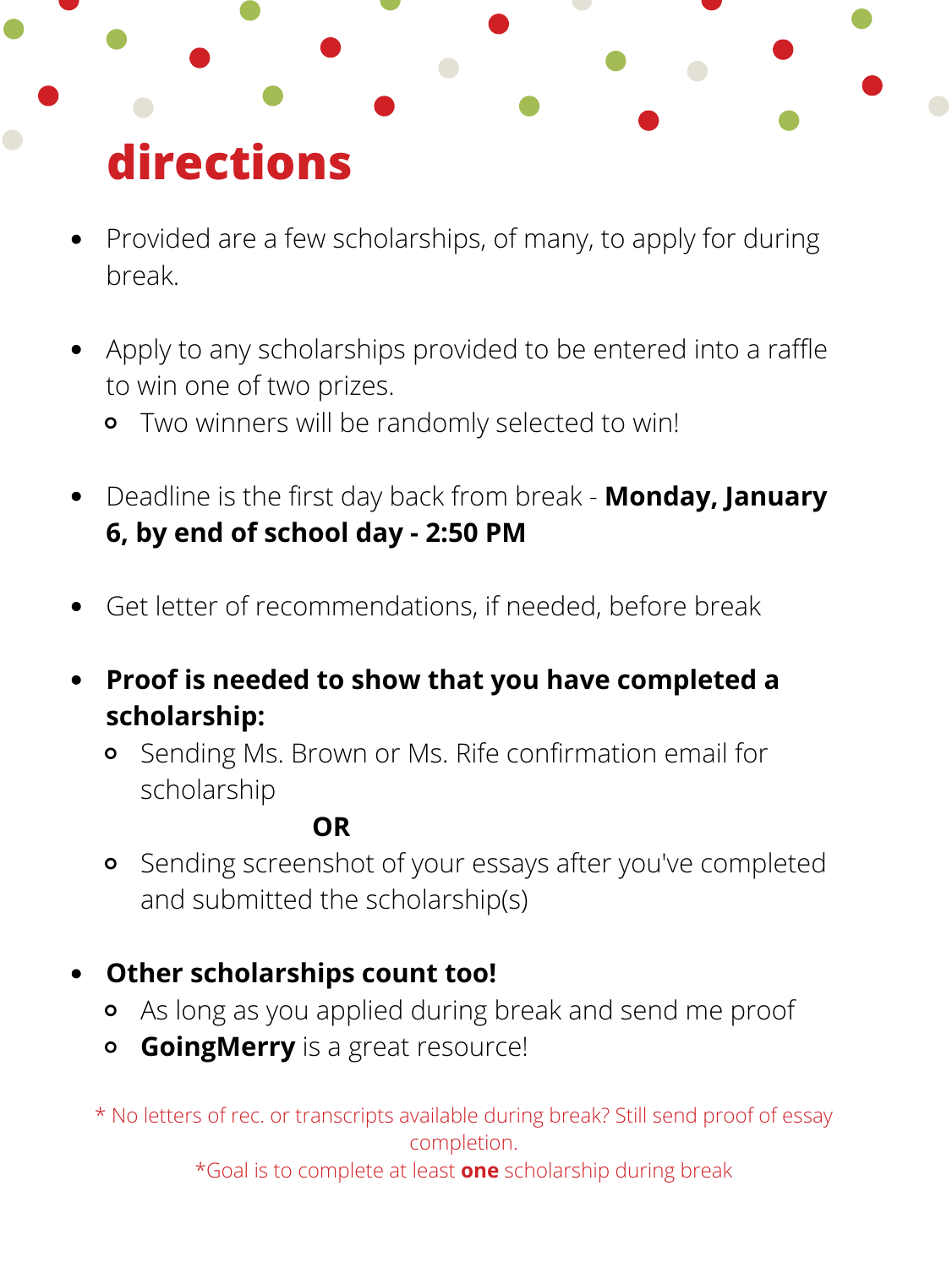### **American Fire Sprinkler Association Scholarship**

Deadline: April 1, 2020 Award: Ten winners receive \$2,000 each. Overview: Open to high school seniors, funds payable to winner's college/university or certified trade school. Winners selection is NOT based on financial need, GPA or demographic criteria.

Link: https://www.afsascholarship.org/high-school-contest/hsstep1/

### **Automotive Hall of Fame Scholarship**

Deadline: February 1- June 30 Award: Varies Overview: Specific scholarships for incoming freshman. All are based on financial needs and min. GPA of 3.0. Must have sincere interest in an automotive career. Link: http://www.automotivehalloffame.org/wpcontent/uploads/2017/08/ahf-scholarshipform.pdf

### **American Legion Auxiliary Department Memorial Scholarship (females only)**

Deadline: February 15, 2020 Award: \$500 Overview: Daughter, granddaughter, and great- granddaughter of any honorably discharged or deceased men/women veterans, who served one or both WWI and WWII to present.

Must be pursuing any school, college, or other educational institution in the state of Michigan.

Link: https://michalaux.org/wp-content/uploads/2019/10/Michigan-Memorial2020-octrevision.pdf

### **Bill Walker Scholarship**

Deadline: December 31, 2019 Award: Varies Overview: Students soon to be attending college or technical institution and must have maintained GPA of 2.0 or better. Applicants must submit grade transcripts, two letters of recommendation, and essay. Link: https://mibearhunters.org/wp-content/uploads/2019/02/Bill-Walker-Scholarship-Rev-3- 2.28.19.pdf

### **Courage to Grow Scholarship**

Deadline: December 31, 2019 Award: \$500

Overview: You must be a junior or senior in high school or college student with a minimum GPA of 2.5 or better.

Link: https://couragetogrowscholarship.com/

## **scholarships**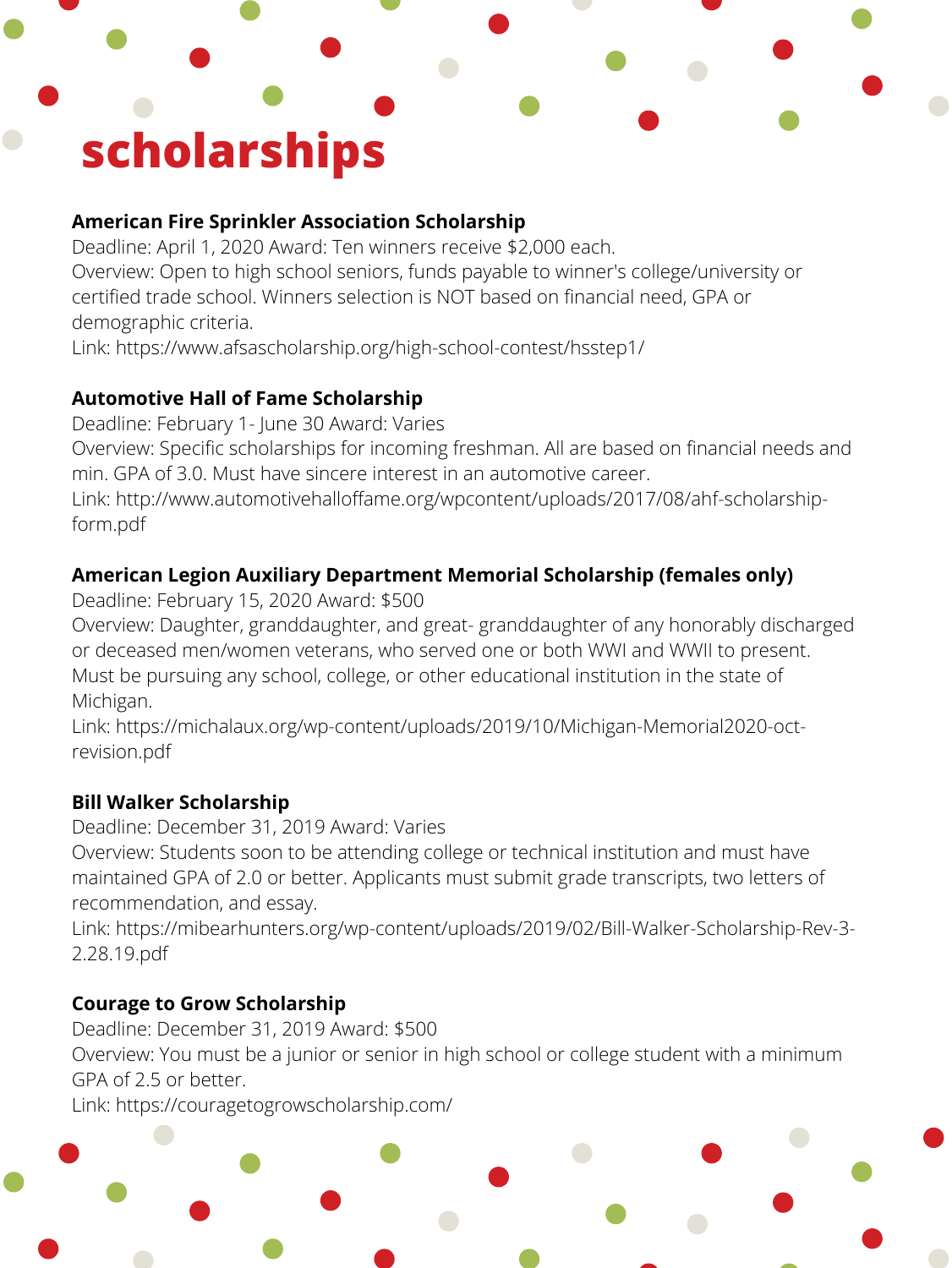

### **Guy M. Wilson Scholarship**

Deadline: January 13, 2020 Award: \$500 Overview: Current seniors and are a son, daughter, grandchild or great-grandchild of a wartime veteran planning to attend any Michigan college, university, or trade school. Selection is based on GPA (2.5 or higher), financial need. Link: https://michiganlegion.org/scholarships/

### **Rover Scholarship**

Deadline: May 1, 2020 Award: \$2,500 Overview: Graduating high school senior with GPA of 3.0 or higher. Write 400-500 word essay "How did caring for a pet growing up help shape you to be the adult you are today? Link: https://www.rover.com/college-scholarship/

### **Manistee County Community Foundation**

Opens: January 1, 2020 Award: Varies Overview: Create an account through SmarterSelect in the link provided. Complete Manistee County Community Foundation Common Scholarship Application form electronically via Foundation's website and submit. Link: https://app.smarterselect.com/programs/55595-Manistee-County-Community-Foundation

### **MEA Scholarship**

Deadline: February 20, 2020 Award: Varies

Overview: Must be dependent of an MEA or MEA-retired member in good standing. Criteria for awarding the scholarships include academic achievement, extra-curricular activities, and school and community service. Can only be used towards public colleges, universities, and vocational training institutions. **Application must be filled out online, saved as a file and printed to be mailed to address given on page 2 of application.**

Link: https://mea.org/mea-scholarship/

### **Mesna Foundation Scholarship**

Deadline: January 15, 2020 Award: Varies Link: https://www.mensafoundation.org/what-we-do/scholarships/scholarship-applicationform/